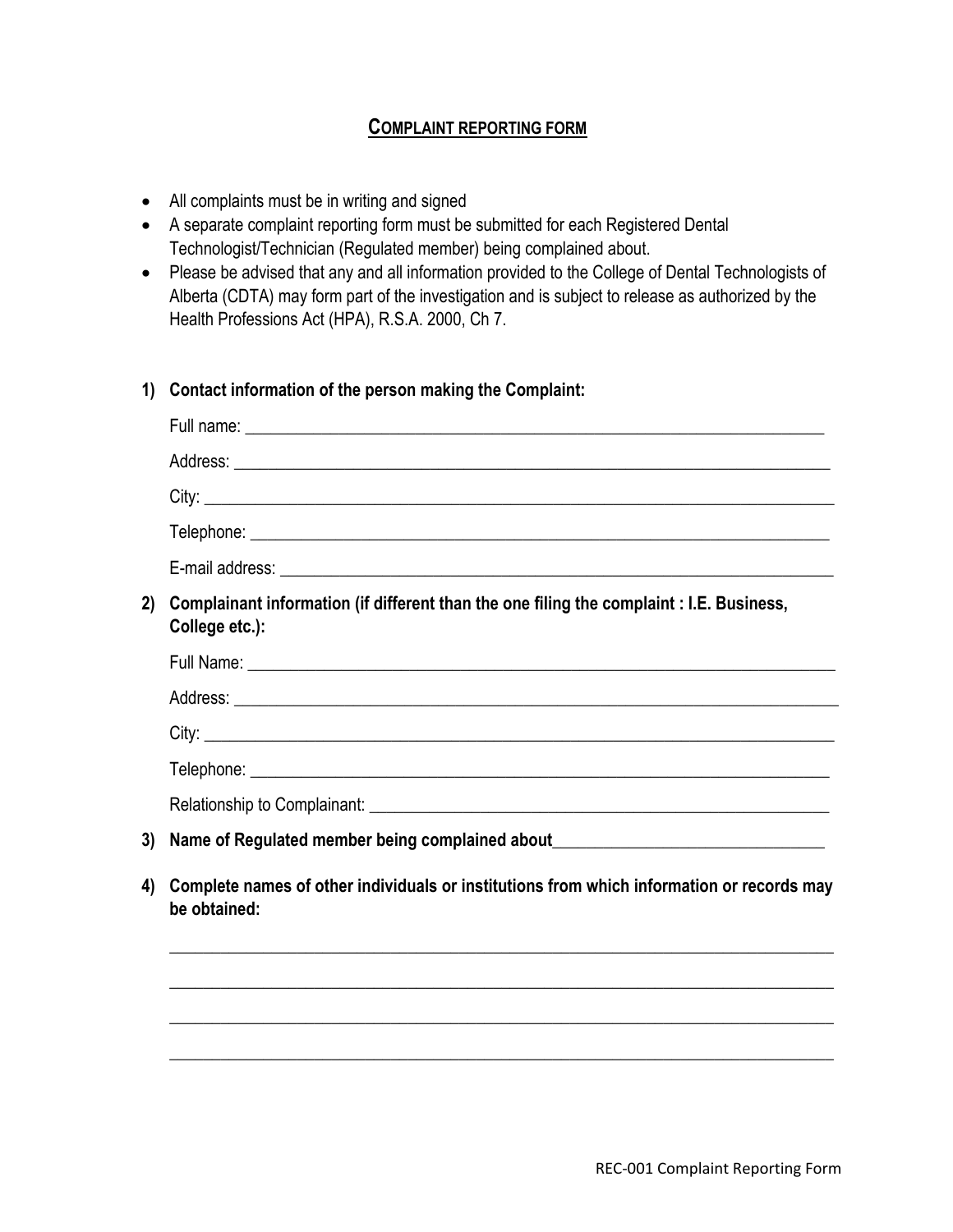5) Nature of services provided by the Regulated member and relevant dates:

6) Provide a clear description of the Complaint regarding a regulated member of the CDTA. List and attach any documentation pertaining to your complaint. This section must be completed for you to register a formal complaint. Provide a complete list of documents being provided. Please provide all documents you plan to submit at the time of making your complaint. Ongoing submissions of materials may significantly delay the processing of your complaint. Documents enclosed: 7) Full description of complaint: Please accept this submission as my formal complaint against